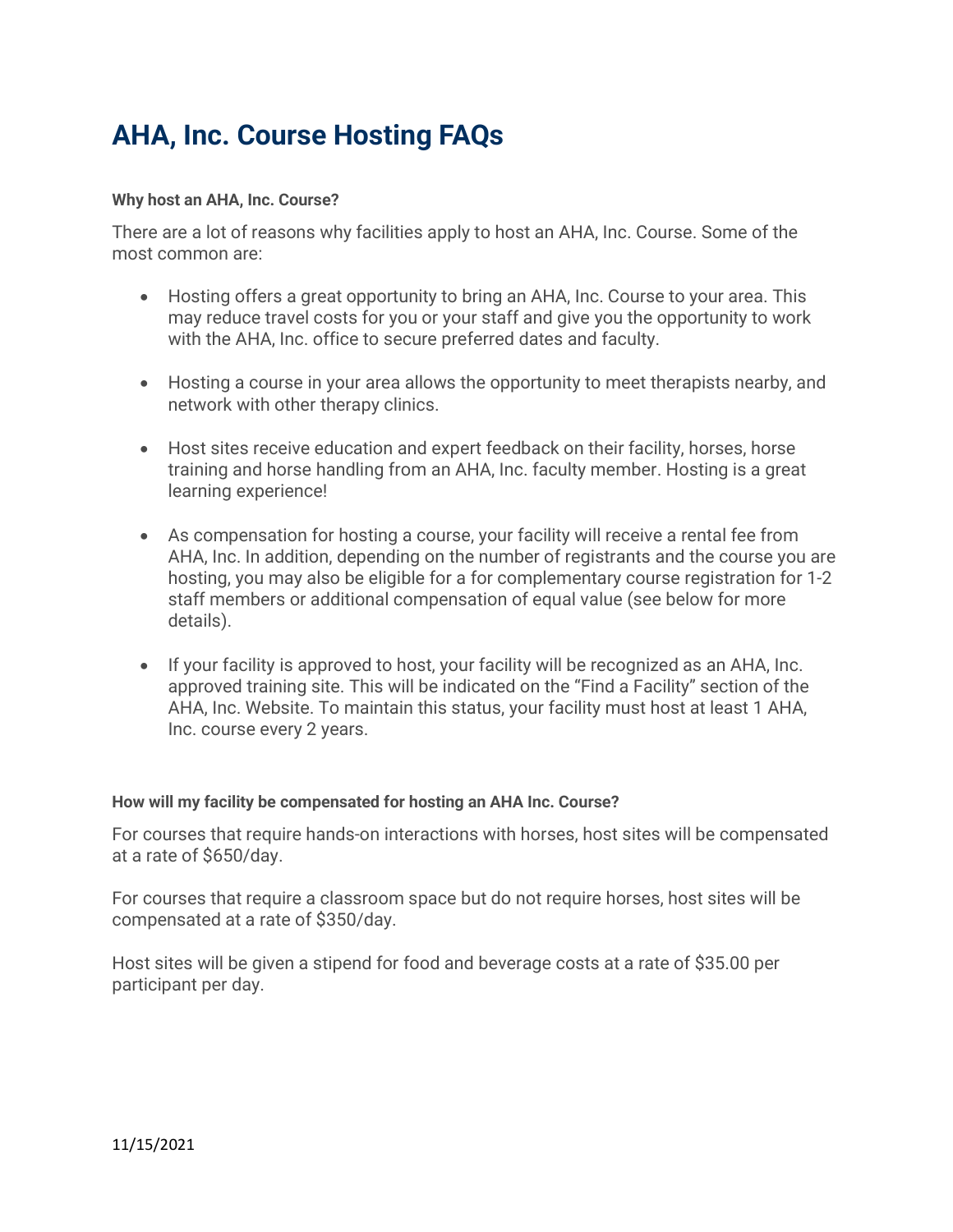In addition, host sites may be eligible for added compensation as follows:

- Part I Hippotherapy Treatment Principles: Limited to no more than 24 participants
	- $\circ$  At 15 participants, AHA, Inc. will offer the host site 1 complimentary registration or equal value in compensation (based on the early bird member rate for the course).
	- $\circ$  At 20 participants, AHA, Inc. will offer a 2nd complimentary registration or equal value in compensation.
- Part II Hippotherapy Treatment Principles: Limited to no more than 16 participants
	- $\circ$  At 15 participants, AHA, Inc. will offer 1 complimentary registration or equal value in compensation.
- Connection Courses Without horses (course size varies)
	- $\circ$  At 15 participants, AHA, Inc. will offer the host site 1 complimentary registration or equal value in compensation.
	- o At 20 participants, AHA Inc. will offer a 2nd complimentary registration or equal value in compensation.

## Can I donate the use of my Facility to AHA, Inc.?

Yes! Host sites can help support AHA, Inc.'s mission and vision, by opting to donate the use of their facility for any AHA, Inc. course. Facilities that donate the use of their facility will be recognized as an "In Kind Sponsor" for the course. In-Kind sponsors will receive appropriate recognition for their donation as, well an annual donation letter from AHA, Inc.

## Can I host an AHA Inc. course as a fundraiser for my non-profit organization?

AHA, Inc. is a 501 (C) 3 non-for-profit organization. Our mission is Improve lives by advancing education, best practices and resources for licensed healthcare professionals who incorporate horses in therapy. To keep attendee costs as affordable as possible, AHA, Inc. courses are not intended to be offered as fundraising events

## If my facility wishes to host a course, who selects the faculty?

Host facilities may indicate their preferred faculty members when applying to host an AHA, Inc. course. The AHA, Inc. office will accommodate such requests whenever possible. To view a list of faculty members and their bios click here